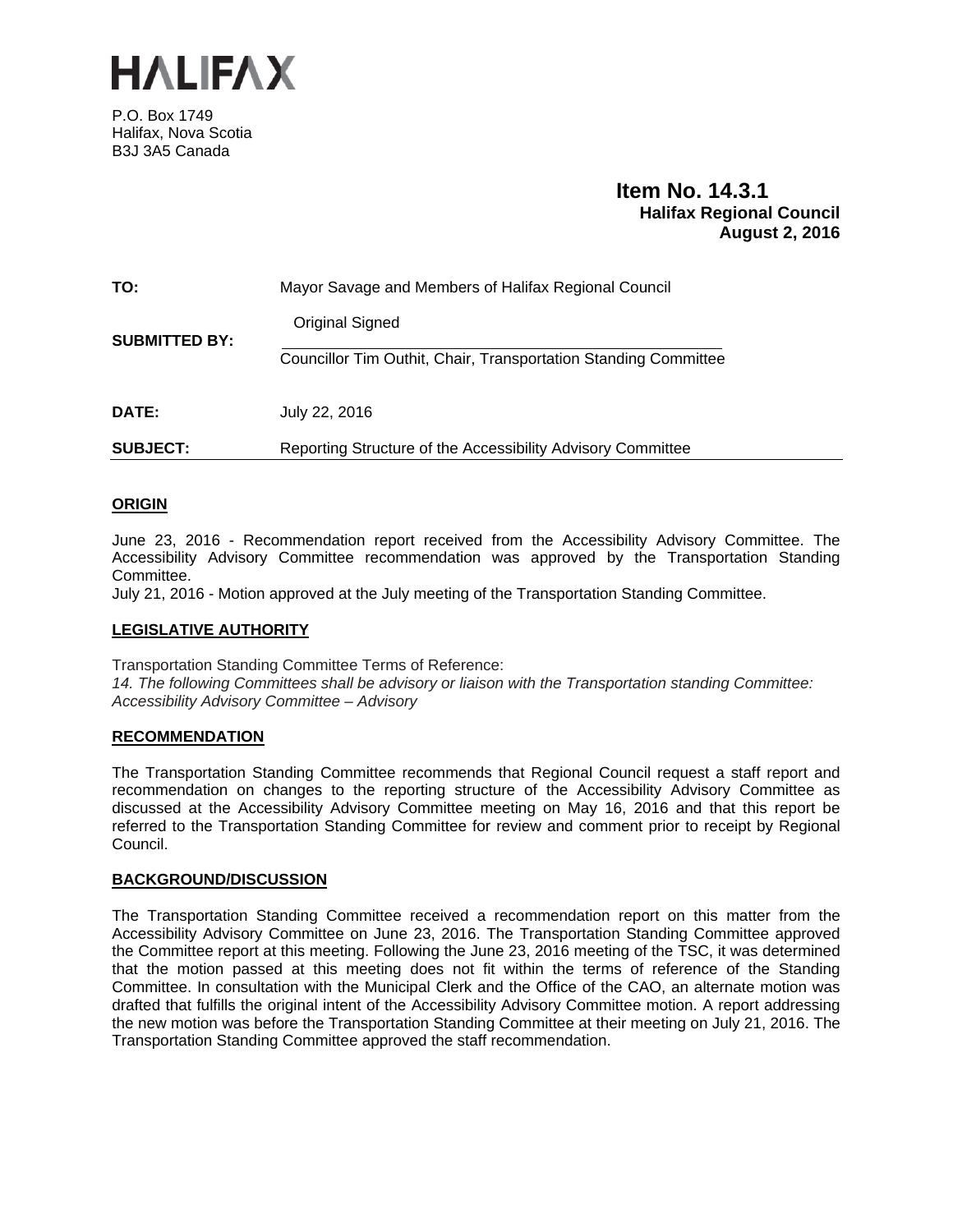#### **FINANCIAL IMPLICATIONS**

None identified.

#### **RISK CONSIDERATION**

There are no significant risks associated with the recommendations in this Report. The risks considered rate Low.

#### **COMMUNITY ENGAGEMENT**

The Transportation Standing Committee meetings are open to public attendance, a live webcast is provided of the meeting, and members of the public are invited to address the Committee for up to five minutes at the end of each meeting during the Public Participation portion of the meeting. The agenda, reports, video, and minutes of the Transportation Standing Committee are posted on Halifax.ca.

#### **ENVIRONMENTAL IMPLICATIONS**

There are no environmental implications associated with this report.

#### **ALTERNATIVES**

The Transportation Standing Committee did not identify any alternatives.

#### **ATTACHMENTS**

Attachment 1 – Report from the Legislative Assistant to the Transportation Standing Committee dated July 11, 2016

A copy of this report can be obtained online at http://www.halifax.ca/council/agendasc/cagenda.php then choose the appropriate meeting date, or by contacting the Office of the Municipal Clerk at 902.490.4210, or Fax 902.490.4208.

Report Prepared by: Cathy Collett, Legislative Assistant 902.490.6517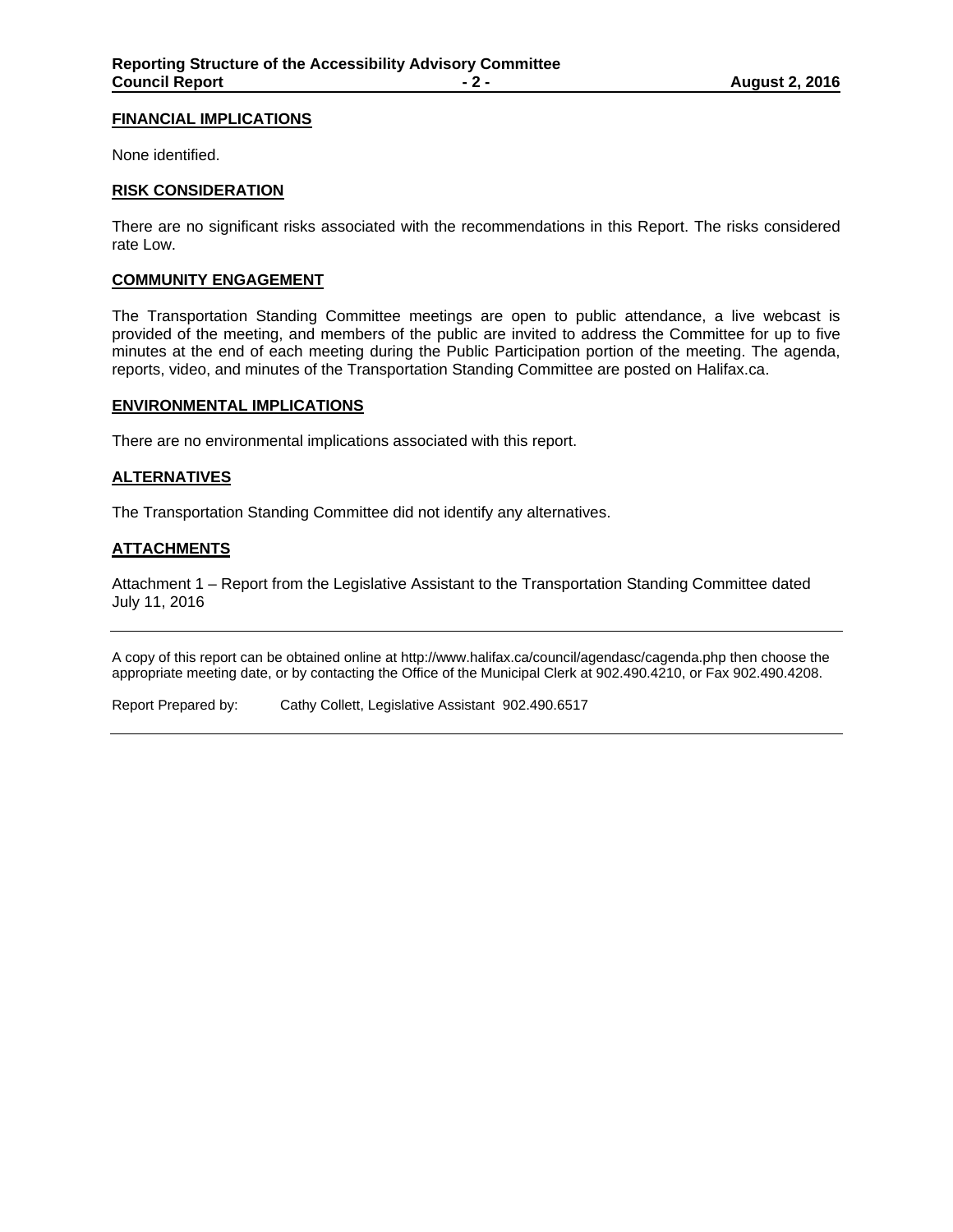

P.O. Box 1749 Halifax, Nova Scotia B3J 3A5 Canada

## **Item No. 4.1 Transportation Standing Committee July 21, 2016**

| TO:                  | Chair and Members of the Transportation Standing Committee                                 |
|----------------------|--------------------------------------------------------------------------------------------|
| <b>SUBMITTED BY:</b> | <b>Original Signed</b>                                                                     |
|                      | Cathy Collett, Legislative Assistant, Office of the Municipal Clerk                        |
| <b>DATE:</b>         | July 11, 2016                                                                              |
| <b>SUBJECT:</b>      | Motion Regarding the Reporting Structure of the Accessibility Advisory<br><b>Committee</b> |

## **ORIGIN**

Motion passed at the May 16, 2016 meeting of the Accessibility Advisory Committee. Recommendation report from the Accessibility Advisory Committee dated June 3, 2016 received at the June 23, 2016 meeting of the Transportation Standing Committee - Accessibility Advisory Committee recommendation passed at this time.

## **LEGISLATIVE AUTHORITY**

*Administrative Order 1*, Section 122 – "The clerk or designate shall be Secretary of all committees of the Council, unless otherwise determined by the Council."

## **RECOMMENDATION**

It is recommended that the Transportation Standing Committee pass the following motion:

That the Transportation Standing Committee recommends that Regional Council request a staff report and recommendation on changes to the reporting structure of the Accessibility Advisory Committee as discussed at the Accessibility Advisory Committee meeting on May 16, 2016 and that this report be referred to the Transportation Standing Committee for review and comment prior to receipt by Regional Council.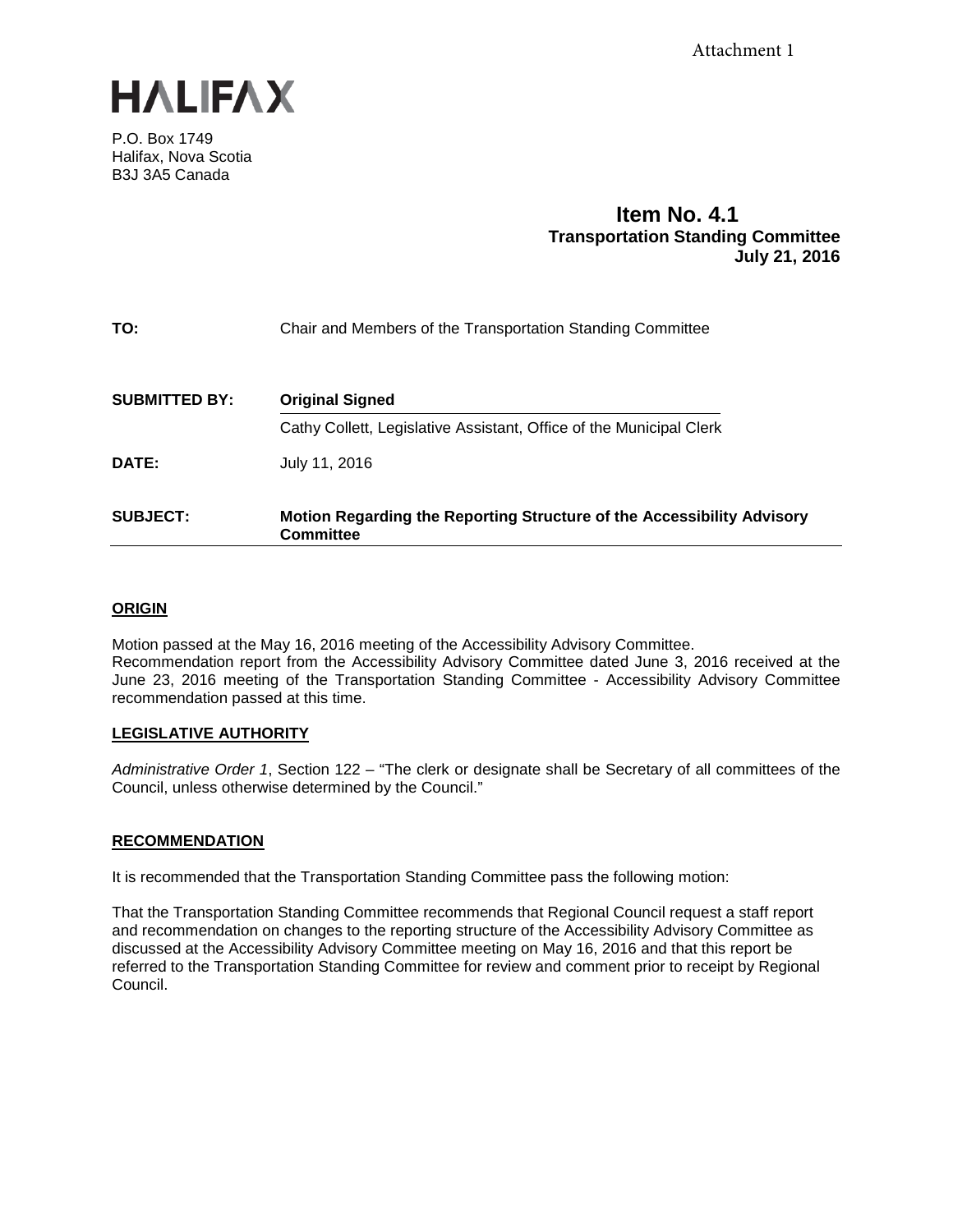#### **BACKGROUND/DISCUSSION**

At the June 23, 2016 meeting of the Transportation Standing Committee the Committee passed the following recommendation, as presented in the Committee report from the Accessibility Advisory Committee dated June 3, 2016:

*That the Transportation Standing Committee requests that Regional Council direct the Office of the Municipal Clerk to propose changes to the reporting structure of the Accessibility Advisory Committee with consideration of the Committee's discussion at their May 16, 2016 meeting.*

In consultation with the Municipal Clerk and the Office of the CAO, it was determined that the requested action must be achieved through the request for a staff report that will ultimately return to Regional Council and that the necessary report must be assigned to the appropriate business unit through the Report Center process, and thus it is not within the Terms of Reference of the Transportation Standing Committee to direct the request to the Office of the Municipal Clerk, as recommended by the Accessibility Advisory Committee. As such, this report contains a recommendation that will achieve the intent of the original motion.

#### **FINANCIAL IMPLICATIONS**

None identified.

#### **RISK CONSIDERATION**

There are no significant risks associated with the recommendations in this Report. The risks considered rate Low.

#### **COMMUNITY ENGAGEMENT**

The Accessibility Advisory Committee (AAC) is comprised of eight volunteer citizen members and two members of Regional Council, plus staff liaison members from a number of HRM business units. Meetings are held monthly and are open to the public. Minutes, agendas, reports and other information on the AAC are posted on the HRM website.

#### **ENVIRONMENTAL IMPLICATIONS**

None identified.

#### **ALTERNATIVES**

None identified.

## **ATTACHMENTS**

Attachment 1 – Accessibility Advisory Committee report to the Transportation Standing Committee re: Reporting Structure, dated June 3, 2016.

A copy of this report can be obtained online at http://www.halifax.ca/commcoun/index.php then choose the appropriate Community Council and meeting date, or by contacting the Office of the Municipal Clerk at 902.490.4210, or Fax 902.490.4208.

Report Prepared by: Cathy Collett, Legislative Assistant. 902.490.6517

Report Approved by: **\_\_\_\_\_\_ Original Signed** 

Sherryll Murphy, Deputy Clerk

\_\_\_\_\_\_\_\_\_\_\_\_\_\_\_\_\_\_\_\_\_\_\_\_\_\_\_\_\_\_\_\_\_\_\_\_\_\_\_\_\_\_\_\_\_\_\_\_\_\_\_\_\_\_\_\_\_\_\_\_\_\_\_\_\_\_\_\_\_\_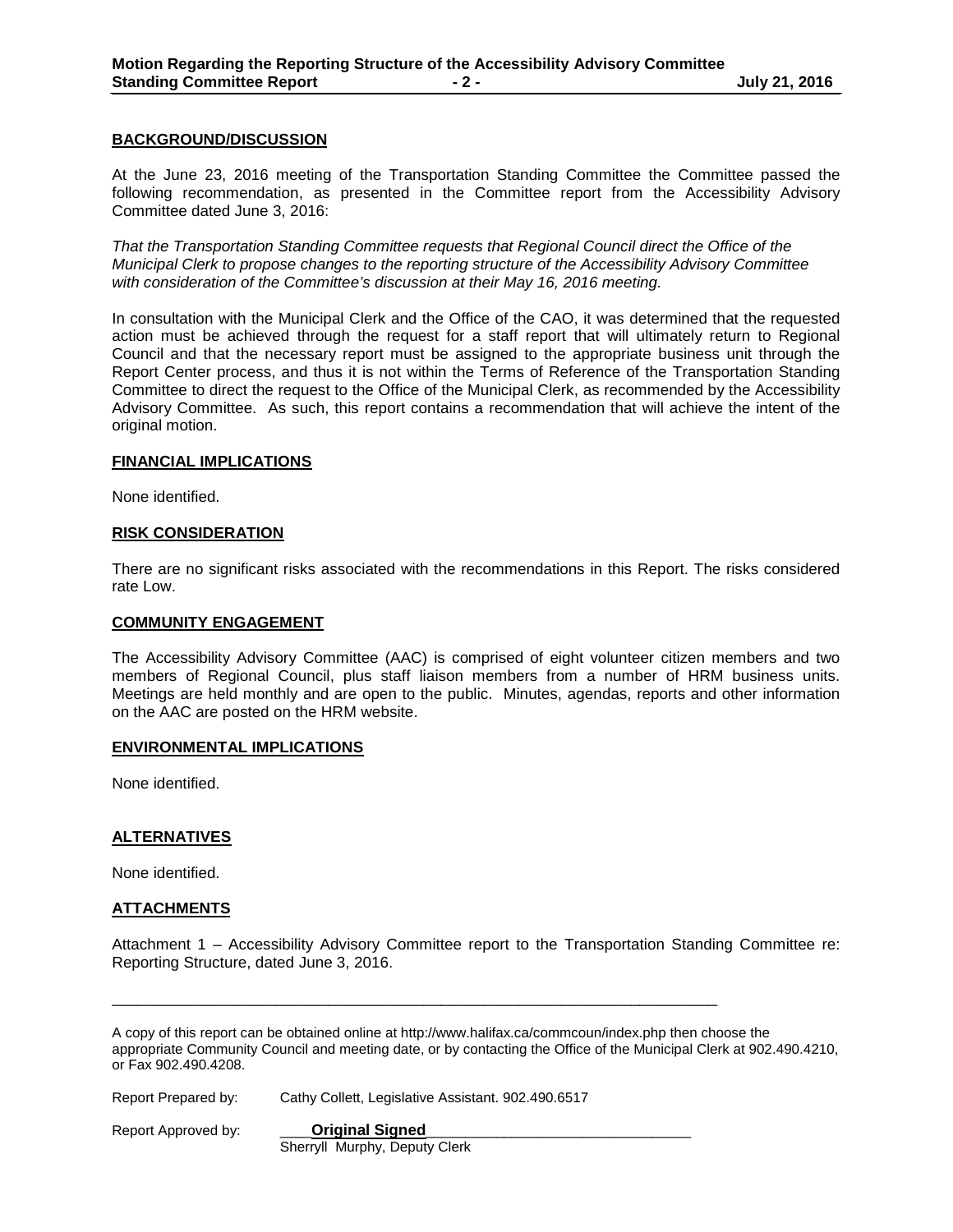

P.O. Box 1749 Halifax, Nova Scotia B3J 3A5 Canada

# **Item No. 12.2.1 Transportation Standing Committee June 23, 2016**

| TO:                  | Chair and Members of the Transportation Standing Committee |
|----------------------|------------------------------------------------------------|
| <b>SUBMITTED BY:</b> | Original Signed                                            |
|                      | Pat Gates, Chair, Accessibility Advisory Committee         |
| DATE:                | June 3, 2016                                               |
| <b>SUBJECT:</b>      | Accessibility Advisory Committee Reporting Structure       |

## **ORIGIN**

Motion passed at the May 16, 2016 meeting of the Accessibility Advisory Committee

## **LEGISLATIVE AUTHORITY**

Section 13.2 of the Accessibility Advisory Committee Terms of Reference, 'The Chairperson of the Committee, or a designate, may make reports to the Transportation Standing Committee and/or Regional Council on the activities of the Committee as necessary, or as requested, together with such other presentations that the Committee may deem advisable.'

Section 14.1 of the Accessibility Advisory Committee Terms of Reference, 'The Committee may from time to time recommend to the Transportation Standing Committee the amendment of these Terms of Reference following an appropriately voted resolution.'

## **RECOMMENDATION**

The Accessibility Advisory Committee recommends that the Transportation Standing Committee requests that Regional Council direct the Office of the Municipal Clerk to propose changes to the reporting structure of the Accessibility Advisory Committee with consideration of the Committee's discussion at their May 16, 2016 meeting.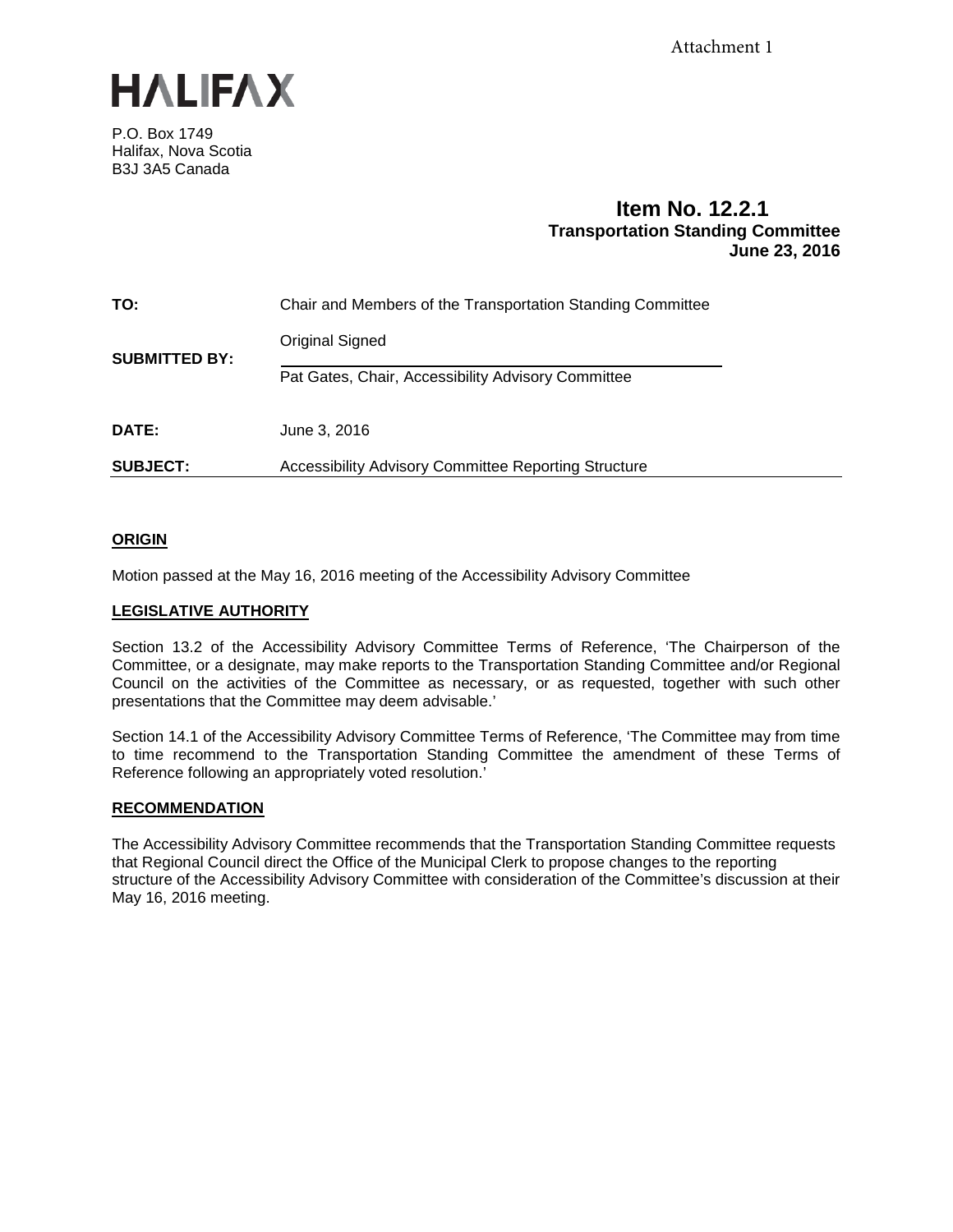## **BACKGROUND**

On May 9, 2016 the Accessibility Advisory Committee engaged in a facilitated work plan session. It was indicated during this session that the reporting structure for the Accessibility Advisory Committee does not accurately reflect the wide range of matters considered by the Committee. The Vice Chair noted during this discussion that the reporting structure of the Committee has been a matter of concern since a previous work plan held on March 18, 2013, but that a resolution has not yet been achieved.

## **DISCUSSION**

On May 16, 2016 the Committee dedicated their regular meeting to reviewing the terms of reference and the reporting structure of the Committee as an extension of the discussion held during the May 9, 2016 work plan session.

Committee members indicated that, while many of the matters addressed by the Committee are related to transit, the scope of the Accessibility Advisory Committee's mandate does not align with that of the Transportation Standing Committee, which limits the ability of the Accessibility Advisory Committee to provide recommendations on the wide variety of issues, plans and programs that impact persons with different abilities in HRM.

The Committee agreed that accessibility concerns are varied and affect the work of all business units within the Municipality. Considering the far-reaching scope of accessibility concerns, the Committee suggested that a pan-reporting structure would be appropriate in which the Accessibility Advisory Committee is able to report to the Standing Committee that best aligns with the focus of a given recommendation. It was also noted that there may be the occasion for which it is appropriate for the Committee to report directly to Regional Council, and that this could be a provision within the reporting structure of the Committee.

Considering that a pan-reporting structure may be not possible within the administrative policies of HRM, the Committee reviewed the mandates of each Standing Committee of Council. Committee members suggested that the Executive Standing Committee may be the most appropriate Standing Committee for the Accessibility Advisory Committee to report to, given that Accessibility Coordination is an element of the Healthy Communities Council Priority and the Executive Standing Committee's mandate includes overseeing Council's priority areas.

The Committee also considered that the Community Planning and Economic Development Standing Committee may be an appropriate Standing Committee for the Accessibility Advisory Committee to report to; however, concern was expressed that, similar to the current reporting structure, the mandate of the Community Planning and Economic Development Standing Committee may not be broad enough to align fully with the work of the Accessibility Advisory Committee.

#### **FINANCIAL IMPLICATIONS**

None identified.

#### **RISK CONSIDERATION**

There are no significant risks associated with the recommendations in this Report. The risks considered rate Low.

## **COMMUNITY ENGAGEMENT**

The Accessibility Advisory Committee (AAC) is comprised of eight volunteer citizen members and two members of Regional Council, plus staff liaison members from a number of HRM business units.